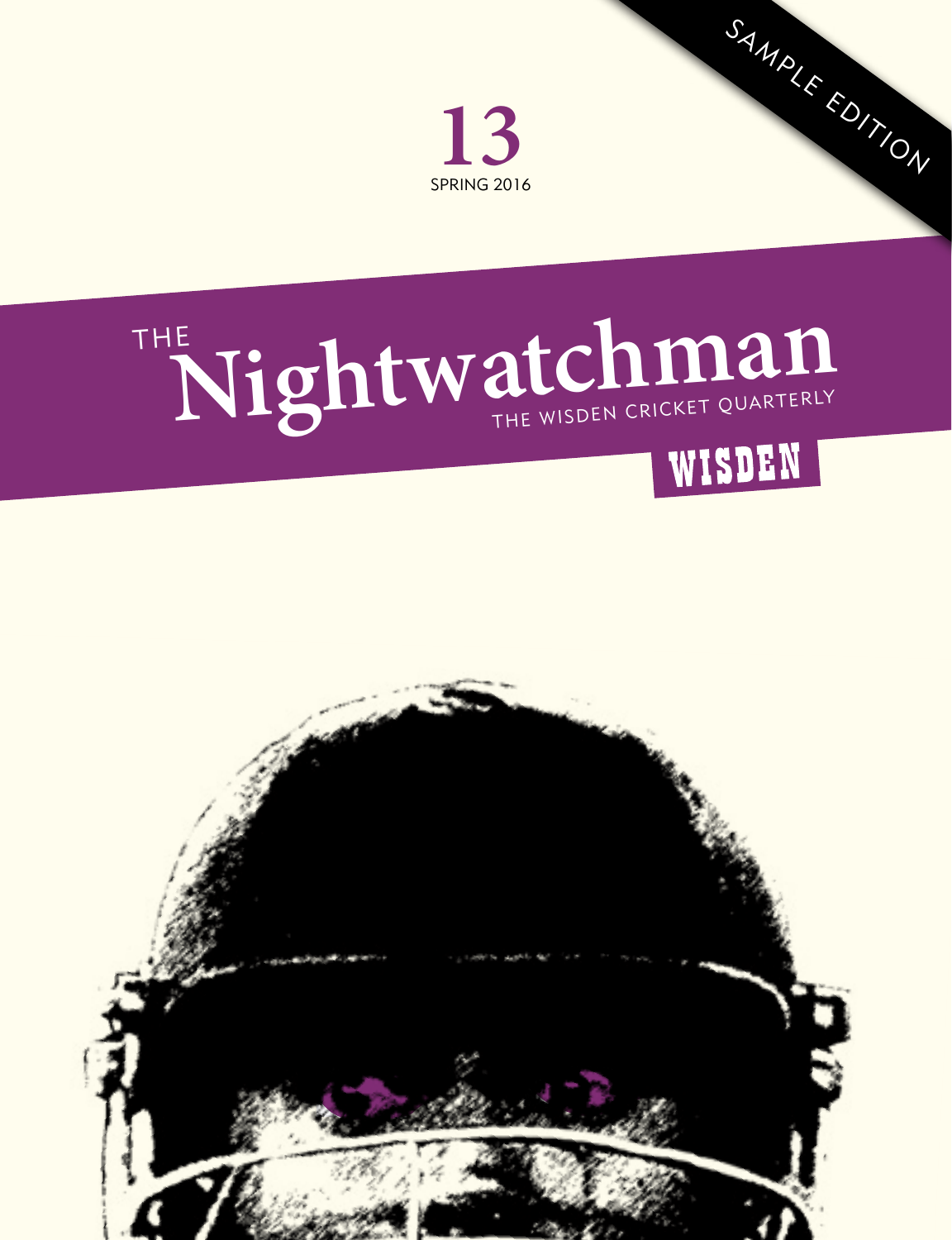

Cricket's past has been enriched by great writing and Wisden is making sure its future will be too. *The Nightwatchman* is a quarterly collection of essays and long-form articles and is available in print and e-book formats.

Co-edited by Anjali Doshi and Tanya Aldred, with Matt Thacker as managing editor, *The Nightwatchman* features an array of authors from around the world, writing beautifully and at length about the game and its myriad offshoots. Contributors are given free rein over subject matter and length, escaping the pressures of next-day deadlines and the despair of cramming heart and soul into a few paragraphs.

There are several different ways to get hold of and enjoy *The Nightwatchman*. You can subscribe to the print version and get a free digital copy for when you're travelling light. If you don't have enough room on your book case, you can always take out a digital-only subscription. Or if you'd just like to buy a single issue – in print, digital or both – you can do that too. Take a look at the options below and decide which is best for you.



[Click to Buy](http://www.thenightwatchman.net/buy/product-category/single-issues)

**£4**



Issue 13, out now, features the following:

**Matt Thacker** introduces the 13th issue of *The Nightwatchman* **Benj Moorehead** on the joy of county commentaries when far from home **Mark Eklid** revels in the ground with the crooked spire **Tim Wigmore** remembers the birth of Durham CCC **Phil Walker** owes his adolescent pleasures to Chelmsford **Brian Halford** looks back on Glamorgan's triumph of 1948 **Gavin Pike** played in Wally Hammond's farewell game **Stephen Bates** on two blazered Hampshire officers **Isabelle Westbury** examines the women's county game **Howard Horner** considers the wicket-keeper he adores **Emma John** reveals why Lancashire won her teenage heart **Nicholas Hogg** on how he came to wear Darren Maddy's jumper **The old timers** The nineteenth-century county game, captured for ever **John Stern** explains Middlesex's identity crisis **Matthew Engel** on why his heart sings always for Northamptonshire **Richard Hobson** recalls the Trent Bridge summers of Cairns and Lewis **Paul Edwards** loves and worries about outground cricket **James Holland** remembers an intoxicating time at Somerset **Harry Pearson** opens up his 1984 red hardback diary **Michael Simkins** on why it has to be Sussex **Henry Cowen** chats to a trio from Warwickshire's glorious 1994 side **Mike Beddow** explains why New Road is a forever affair **Ian McMillan** reveals why time runs differently in Yorkshire

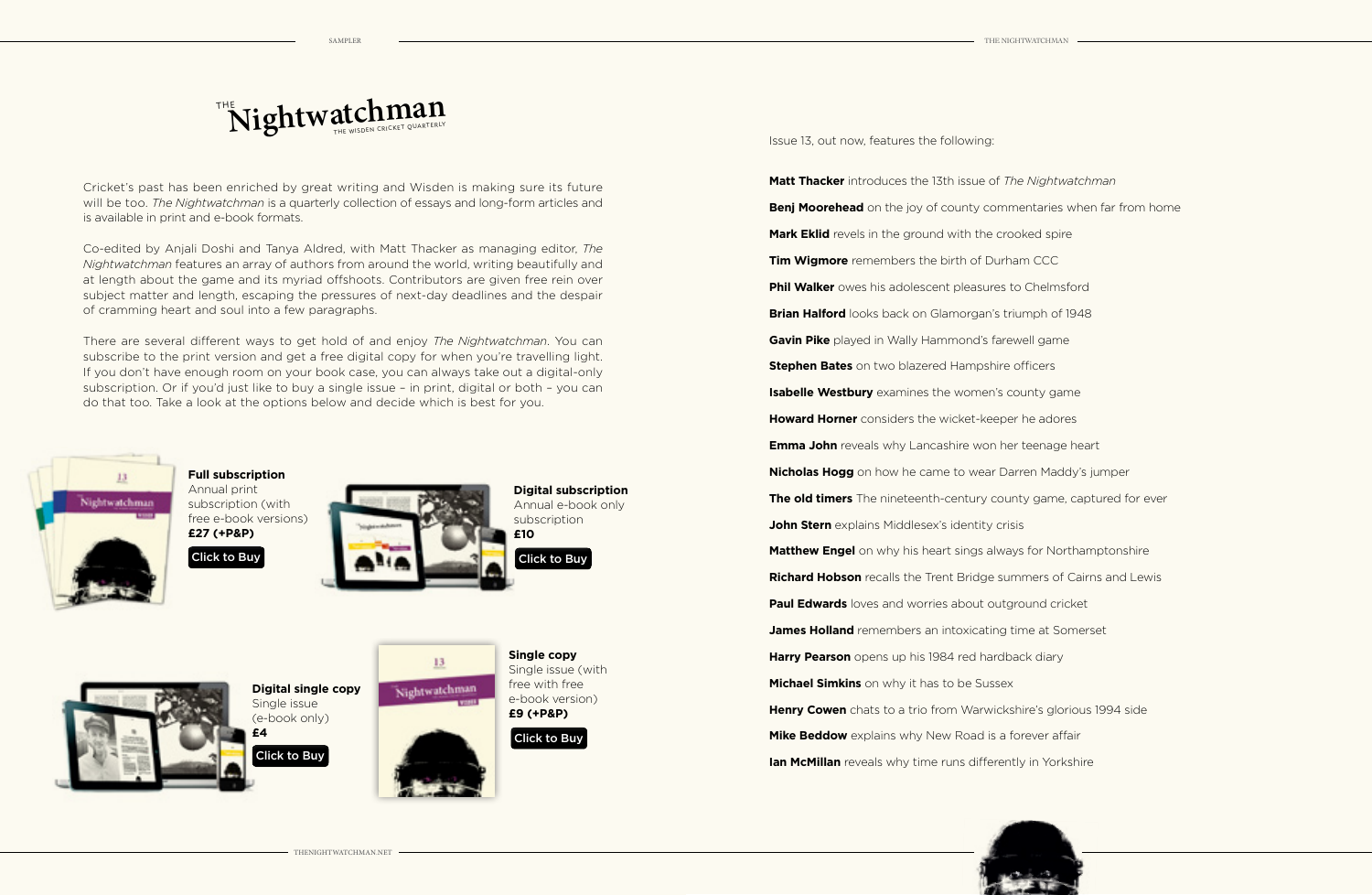



THE NIGHTWATCHMAN

# THE WIRELESS NETWORK

*From a sultry Italy, Benj Moorehead tunes in to BBC county commentaries*

Across the veranda the Mediterranean lies smooth and sparkling, *come una tavola* – like a table, as Luigino the local boar hunter describes it. You could fry calamari on the terracotta tiles underfoot. To one side the peaks of the Monte Argentario cut across blue sky, and all around in the pungent pines the cicadas hit fever pitch. A retreat to the kitchen offers respite. Stoop to fetch a cool roll of prosciutto crudo. And then from somewhere above comes a sound like an extractor fan. Then a distant, eerie public announcement. One or two lonely claps. Silence. Suddenly, quite loud, a likeable male Lancastrian voice…

"Something's being mentioned on the PA, but I suspect it will be raining a little bit otherwise they would have taken the covers off."

A Welshman replies.

"Yes, I think there may be a hint of drizzle in the air, with Lancashire marooned on 16 for nought off 7.3 overs. A couple of little tractors make their way around the boundary, either

side of the rope. Synchronised tractor driving. Course the one on the outside has to go slightly faster because he's got more ground to cover, going around a larger perimeter. Largest circumference of the circle. Sounds like a question on a maths GCSE paper, doesn't it? If the playing surface has a radius of 60 metres, and two tractors do ten laps of the ground to clear the water off the playing surface, how much further has the outer tractor driver driven?" Silence again. The Lancastrian recovers himself: "You can tweet us your answers at…"

It's rather like bending an ear to a rusty pipe that passes up the Italian coast through Switzerland, France and under the English Channel, eventually periscoping somewhere on the Old Trafford outfield, where two commentators are handily placed. In fact the noise is coming from a laptop hooked up to BBC Radio Manchester's coverage of Lancashire v Glamorgan in Division Two of the County Championship.

• • •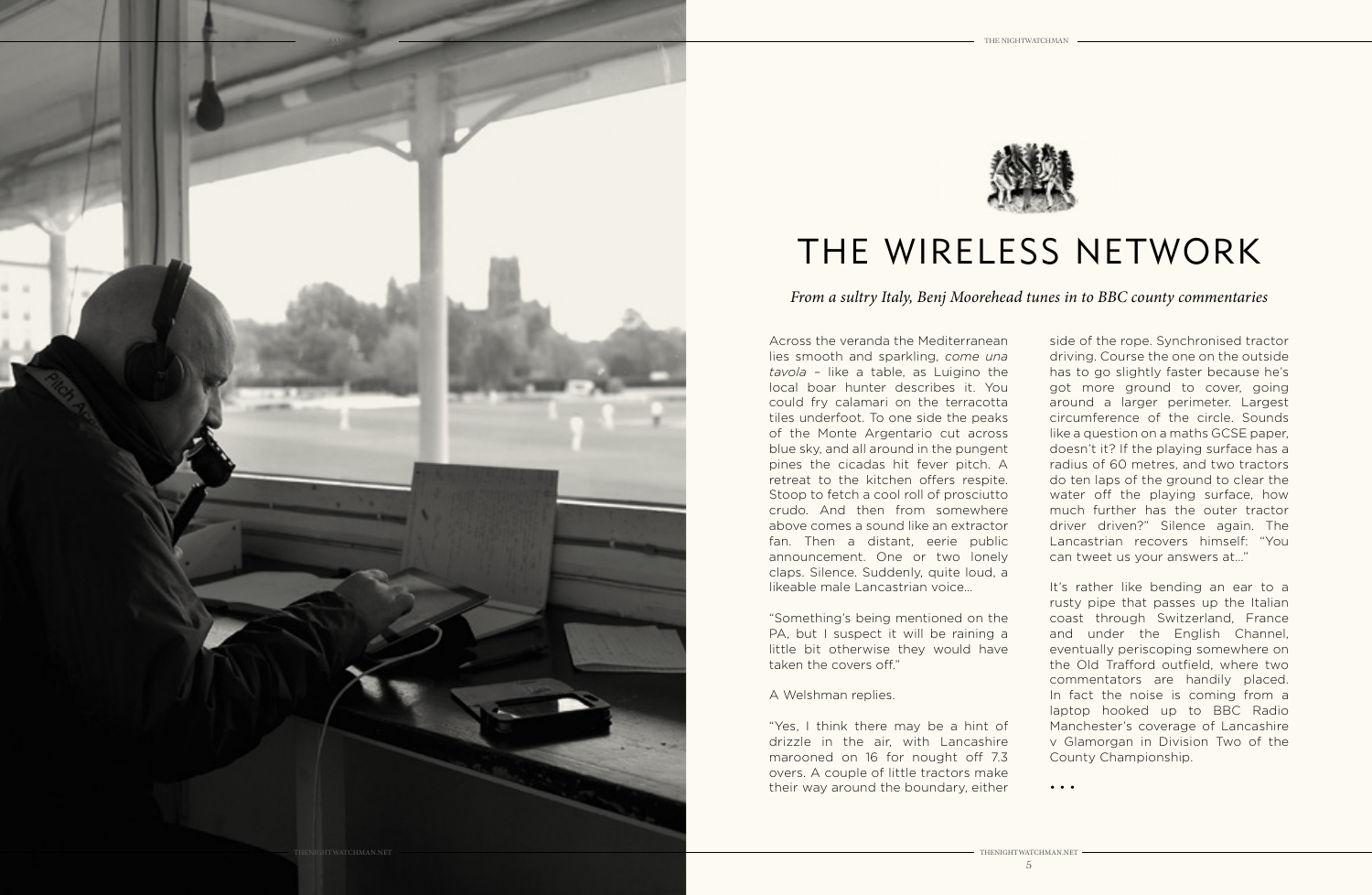In 2012, just as the axe was falling on a whole range of BBC local radio output – including county cricket – the ECB swooped in and tied up a deal with the BBC to offer something we could have only ever dreamed of: online commentary of every ball of every match. In the County Championship alone, this adds up to well over 3,000 hours of commentary a summer. And they say county cricket doesn't get the coverage it used to. On any given day from April to September you can expect to find a live broadcast, sometimes as many as eight Championship matches at a time. Skim through the scorecards, take your pick. A bit of Trescothick at Taunton, perhaps? Or Sangakkara at The Oval? We might poke our nose into another Leicestershire implosion at Grace Road. Or shall we indulge in the obscurity of Derbyshire v Gloucestershire?

Infinite riches, wherever you are. But for those of us, poor souls, who are drawn to live in such cricketing wastelands as the Monte Argentario, these commentaries are a lifeline: a portal into an abandoned world far away. There appear to be quite a few of us. One commentator recently counted 43 countries listed by his listeners. Neil in Norway who has just spotted an arctic fox. Anne who works at the library of the University of Michigan and has just cancelled an order of Arabic books. Harold, a curry chef working in Texas who began recording the commentaries so that he could bridge the time difference and listen to them while he was cooking. "It's like a metronome of life," Harold says. His experiment has turned into an online digital archive of every single minute of every single match going back several seasons. It's all there whenever you need it. "It wasn't planned," Harold says, "but it

didn't take me and others long to realise how therapeutic those recordings could be in the middle of the winter when the season seems so far away."

There is a glorious juxtaposition to listening to the County Championship in such uncrickety places as the Monte Argentario, Norway, Texas. It stirs the mind's imagination. The scenes described are more vivid and mysterious because they are so remote. One moment you are in the local bar drinking *grappa* with some garrulous old men who are cursing the Italian government for collecting tax, the next you are back home listening to Mr Lancashire and Mr Glamorgan still waiting for play at Old Trafford…

Mr Lancashire: Sixteen for none off 7.3 overs. We haven't got in as much play as we even managed on Wednesday. I suspect we'll be off and on a little bit. The weather for the weekend does not look great.

Mr Glamorgan: Talking of forecasts, I've been honoured this morning – I've been retweeted by @DerekTheWeather.

Mr Lancashire: Oh, right.

Mr Glamorgan: Derek Brockway, the BBC Wales weatherman.

Mr Lancashire: OK.

Mr Glamorgan: He's one of the most famous men in Wales.

Mr Lancashire: Is he?

Mr Glamorgan: Oh yes.

Mr Lancashire: Right.

Mr Glamorgan: He has presented a variety of programmes on BBC Radio Wales, such as *Weatherman Walking*. Derek has been to every corner of Wales with a television camera in tow

THE NIGHTWATCHMAN

Mr Lancashire (barely containing himself): I feel like I've missed out.

Mr Glamorgan: Anyway, it is still raining…

This is a service that, at times, is catering for those who like their Weetabix without any sugar on top. There's even one commentator whose default exultation is "Crumbs!" But it is all the more exotic for its undiluted charm. *Test Match Special*, the Amazon of cricket commentary to which all these regional varieties are but tributaries, is a completely different thing altogether, wrapped as it is in a sort of honeyed hum that feeds silkily into your ear. The online county commentaries, unceremoniously fed from press boxes all over the country, are crude, untamed, unvarnished, tinny. All in all, imperfectly brilliant.

• • •

We'll leave the commentators aside for a moment, because the essential witness to the cricket is a droopy phallic object hanging by a thread outside the press box and wrapped in gaffa tape: the effects mic. A commentator takes one wherever he goes. At Headingley they have to build a tower of tables in order to reach the window from which to dangle it.

It would appear the effects mic – a modest piece of technology – is of limited value since, well, there is often very little for it to pick up. This is the County Championship after all. Thus deprived of "atmosphere", almost to the point of thinking the commentators are drinking daiquiris in Cuba and making the whole thing up, the listener clings onto those strange noises that do filter through. Pitterpatter clapping. Sirens. Howling gales. Howling appeals. A distant tonk of bat on ball (if you're lucky). A passing lunch trolley. The chime of an icecream van. Airplanes. A drunk lunch party. Various unidentified sounds.

In the match between Yorkshire and Worcestershire at Scarborough last summer, there was a moment when the commentators were drowned out by seagulls. At Taunton in September, they were competing with the hammering construction works on the new pavilion next door. At Lord's there were days when the studied silence was broken by the irritating yelps of children on a class outing.

Sport on the radio only works if you can hear it happening, and there is just enough of it on the BBC commentaries for us to believe that we really are plugged into a county ground.

It is often the case that the effects mic is left on during breaks in play. Presumably this is to reassure us that the connection has not been lost, but the listener can't help but think the commentator has forgotten to turn it off, and we are hearing something we shouldn't be. Indeed the commentaries as a whole are a fly-on-the-wall experience, as if we are eavesdropping on two people talking about a cricket match (and Derek Brockway). But the sensation is stronger when all we have to go on is the effects mic. In this way a mass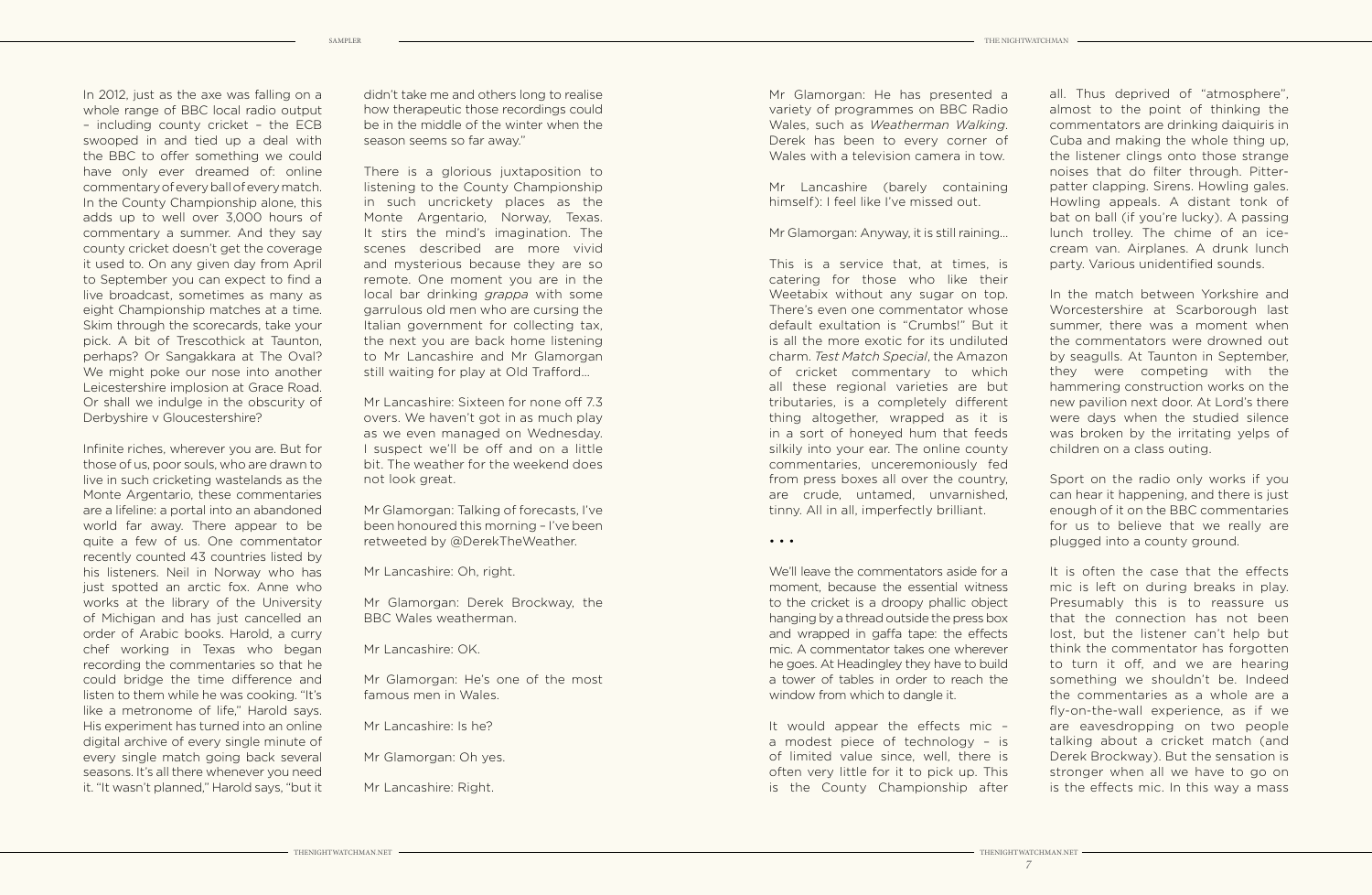of radiant picnickers could be heard during a lunch break in last season's Arundel fixture. And if you listened carefully before play began at Bristol during Gloucestershire's final game of the season, you could just about make out some west-country voices exchanging stories about the stunning defeat of Surrey in the 50-over final.

Most of the time there is nothing much to hear but a sort of faint fuzz. Then, without warning, the motorised hover cover will whirr into life – this was the extractor fan mentioned earlier – or a ghostly Tannoy address, barely discernible, will sift through the scores around the grounds. As the resumption nears you might hear a regular thud of a cricket ball hurled into the gloves of a wicket-keeper as he warms up for action.

For whatever reason we are denied this privilege at Derby. The line goes back to the BBC Radio Derbyshire channel, which serves up a string of excruciating 1990s smoochie hits at lunch, and some updates on the traffic along the Mercian Way at tea.

But what of those commentators? Essentially there is one to each county, a seasoned man of the shire, although a few have two. A sprinkling of floaters, normally younger and often female, are on hand to help the principals in their Herculean task of describing every ball of every match, and everything else in between. But deep down in Division Two support is thin on the ground. Leicestershire v Gloucestershire, for instance, is likely to enlist two commentators to talk us through 24 hours of cricket. No time to ponder between stints and return to the microphone armed with witty,

enlightening discourse. No allowances for the sort of long pauses you hear on a *TMS* summer broadcast, when the lateafternoon swoon of a home crowd can fill the gaps.

With such gargantuan shifts stretching out before them, a sort of Big Brother syndrome can affect the commentators. A comradeship evolves between them as they help each other along the way. Microphones are forgotten, and conversation veers. Topics include train stations, obscure British folk bands, the enormous number of overs left in the day, ornithology, nephology, baking, parking, cricketers vanishing under covers to retrieve the ball, umpires of yesteryear, shepherd's pie, cottage pie, steak-andkidney pie, megatrons (light meters), the rules and regulations governing ice-cream vans at cricket grounds, hard Championship cricket, Derek Brockway, the merits of not allowing bowlers to take part in bowl-outs, the Luxembourg cricket team, theme tunes to children's TV shows of the 1960s, entangled cables, why on Earth everything has ground to a halt in the middle, what time will we finish and why we never ever know if this really is the last over of the day or not. Among other things.

As if filling the air over four days isn't enough, the commentator is saddled with other responsibilities: written reports for the BBC, highlights packages for the county's website, bulletins for local radio, player interviews, and even technical malfunctions. In adverse circumstances, the triumph of this eclectic bunch is to translate the diverse sound of county cricket across the shires while finding time to eat and pee in between. Along with their essential (but by no means trusty) lieutenant the

effects mic, they are the sound of the County Championship: unglamorous, odd, accented, and addictive.

• • •

It was Mr Surrey who pioneered online ball-by-ball commentary for BBC Radio London in 2004. If Mr Surrey talked day and night for a year without pause he might not double his tally of hours spent behind a microphone. He is a master of his art, a keen observer of the paramount trivialities of cricket. Exposed to his commentary for the first time, you'd be forgiven for suspecting a clothes peg is pinching his nose. It is a voice which instantly conveys the feeling that there is no rush whatsoever; we are in for the long haul, and we'll take it session by session, over by over, ball by ball. Sentences and syllables are stretched out for as long as they will go, not least when a wicket falls. "Soooooo … Zafar Annnnn-sari goessssssss for six-teeeeeeeen … annnnnd Surrey are forrrrrrrrrrrty-threeeee for twooooo in the … fifteeeeeeenth ooooover." In fact Mr Surrey is performing a great feat of juggling. For as a wicket falls he is tapping out the news on Twitter, but also cutting a segment of video footage for the highlights package it is his duty to produce for Surrey's YouTube channel at the end of the day's play. Perhaps it is this commentator whom Harold the chef has in mind when he describes the commentaries as a metronome. For the sound of Mr Surrey is indeed as reliable as a pendulum – only it is witty and endearing.

Mr Surrey has a sidekick, a self-styled Mark Nicholas who produces fashion and music events while moonlighting in the Surrey press box, where he is affectionately mocked for a modest cricketing pedigree, a role he warms to. "Can I ask you a technical question?" he said during the Championship match against Lancashire last summer. "Of course," replied Mr Surrey. "Should I use the M6 toll road to get home or go through central Birmingham?" But Mr Surrey's sidekick isn't completely immune to reflections on cricket; it was he who dreamed up the Pickle Theory, which holds that a team can land itself in a pickle if it takes a hatful of quick wickets.

The Pickle Theory might not go down so well at Trent Bridge or Chester-le-Street, residences of Mr Nottinghamshire and Mr Durham, two belligerent motormouths whose impassioned loyalties leave little space for airy-fairy conjecture. Yet in between these two counties – that region where you might expect attitudes to be least forgiving, the land of Close, Trueman, Boycott, Illingworth – a benevolent, warm, generous voice eases us through every moment of Yorkshire's Championship season. Even at a time when his county is far and away the best in the land, Mr Yorkshire betrays never a sense of triumphalism but instead always respect for the opponents and love for the game itself.

No one has more radio updates to do than Mr Yorkshire. Updates are an intrinsic part of the BBC's online county service. Every now and again, a commentator will be asked to provide a live flash summary of the state of the game for the local station. It's a strange experience for the online listener. Here we are, plodding along towards tea, when suddenly we are drowned in a rush of words and energy. On occasion you can hear the commentator listening to the local station through headphones,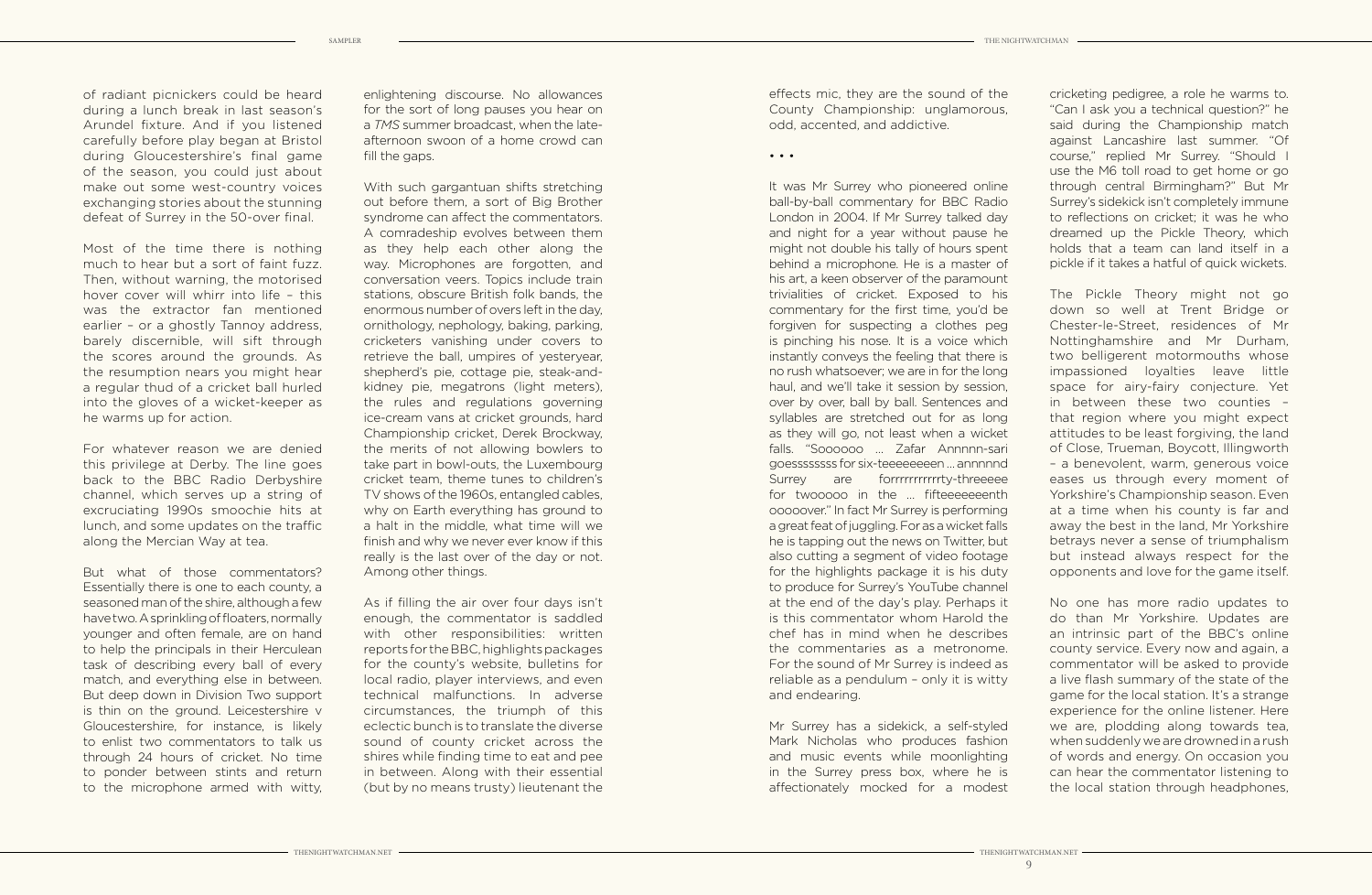waiting for his cue while making sure his online audience doesn't miss a ball. Each commentator might have half-adozen updates to do throughout a day. But Mr Yorkshire answers to five local stations: Radio Leeds, Radio Sheffield, Radio York, Radio Humberside and Radio Lincolnshire. This means more than 30 updates a day. Consider a marathon runner who bursts into a 100m sprint once every mile. Mr Yorkshire, though, is indefatigable, weaving in concise, elegant snapshots of the match into the flow of the ongoing narrative so that they rise and fall in gentle undulations.

Mr Derbyshire happens to be a former New Zealand fast bowler who has become an expert at calling the game from square leg. The view from the press box is a common problem. At Taunton, for example, only one commentator can see the scoreboard and neither can see the whole of the ground. But at Derby you are at right angles to the pitch, the man on strike often obscured by the square-leg umpire, and a scoreboard nowhere in sight. Has the batsman been bowled? Did that pitch in line with the stumps? Is the ball swinging? What's the score? It's a lottery. But Mr Derbyshire, clawing at clues such as the pose of the batsman and the position of the keeper, provides a plausible perspective on what might be happening with great skill and verve. Like many New Zealand commentators, he is a force of enthusiasm – once admitting that he smiles at strangers (with mixed results) – and always tremendously caught up in the tactics of the game. In an apparently sedate passage of play he will throw down the gauntlet to his unsuspecting colleague who might just be starting to wonder what sort of pie will be served at lunch: "OK Dave, let's do some crystal-balling. Put yourself in the captain's shoes: what would you do now?" And Mr Derbyshire will launch into a whole range of theories about fielding positions.

Mr Gloucestershire is a country boy through and through, always referring to his county as The Shire. He comes across as the sort of cheery fellow you find in one of those wonderfully small and dingy village sports shops, the type which has every piece of kit under the sun hanging from the ceiling and strewn out across the shop floor. Mr Gloucestershire would unearth just the piece of equipment you need. There is a hint of the mad professor about him. In quieter moments he loves to imagine a West Indies team of motorway service stations (always captained by Taunton Dean), and he will react to a dramatic event with the high-pitched cry of someone who has trapped their foot under the leg of a chair.

At Essex there are two Misters who describe themselves as "grumpy old men, but quite joyous and cheerful about being grumpy". They lament declining county standards, the mishandling of the County Championship, the way Essex CCC is subservient to the needs of the England cricket team. Their monopoly of the Chelmsford press box is occasionally shattered by a tell-youhow-it-is voice straight out of *Lock, Stock and Two Smoking Barrels* – in fact belonging to a former Essex fast bowler. Mr Worcestershire is your dyedin-the-wool local radio broadcaster, a man who has his own Saturdaymorning phone-in show, commentates on the Worcester Warriors, and loves

every blade of grass in the West Midlands. At New Road he enjoys a telepathic relationship with Dean the ice-cream man, and conducts a day's play with a serenity matched only by his Surrey colleague. Mr Somerset is a former director of the National Farmers' Union, has written a book on the great writers who were inspired by west-country landscapes, and is the

But for all the manifold personas, tangential discussions and strange noises that flicker down the line throughout the summer, there is still nothing quite like the cricket. And the commentators are excellent at describing it.

son of a famous cricketing voice.

• • •

On the face of it 2015 was a humdrum year: Yorkshire were champions, Surrey and Lancashire were promoted from Division Two, and Leicestershire scooped the wooden spoon. Plus ça change. But beneath the surface the season was, like every other in the County Championship's 125-year history, teeming with narrative, from tense finishes to microscopic moments that would be lost without the BBC's county commentaries. Michael Yardy making a century in his last appearance at Hove – only to fall short in his final innings a week later at Headingley, when Sussex were relegated. Kumar Sangakkara purring his way to a hundred on an anonymous, wintry Thursday afternoon at Old Trafford, having recently returned from the cauldron of his final Test appearance in Sri Lanka. The debutant Rob Sayer held aloft by his Leicestershire teammates after taking his maiden first-class wicket. Alex Wakely, the Northants captain and opener, injuring his hand on the first morning of his side's match at Derby, unable to bat in the first innings, then saving the game on the final afternoon. Chris Jordan belting Boyd Rankin over long off as Sussex beat Warwickshire

by one wicket at Hove.

THE NIGHTWATCHMAN -

And then there was Mr Leicestershire's reaction to the moment at Chelmsford when his county won its first Championship match in nearly three years. Mr Leicestershire mostly sounds like a man who has seen his county lose once too often, with a voice so soft and fragile that one longs for a colleague to put an arm round him. Then, last June, this: "Leicester's own Lewis Hill waits, as Nijar goes in and bowls to him, and he looks to push into the covers! He's going to get the run! He's got the run! Leicestershire. Have. Won. I'll say that again. Leicestershire have won for the first time in the County Championship since September 2012 – 38 matches and 993 days ago. And that's a long, long time for a county with a proud cricketing history and tradition, a county that's always punched above its weight in this, the greatest of games." Mr Leicestershire was just breaking into full stride. "And, you know, perhaps some of the critics in recent times should have paused to remember that this is a county that doesn't have a wealthy benefactor to pump millions into the club, or a council prepared to loan it and then write off tens of millions of pounds. It has to pay its own way, try to balance the books, develop its own players. Let's talk about how many players developed by Leicestershire have been snapped up by other counties with bigger resources and gone on to play for England: recently Stuart Broad, James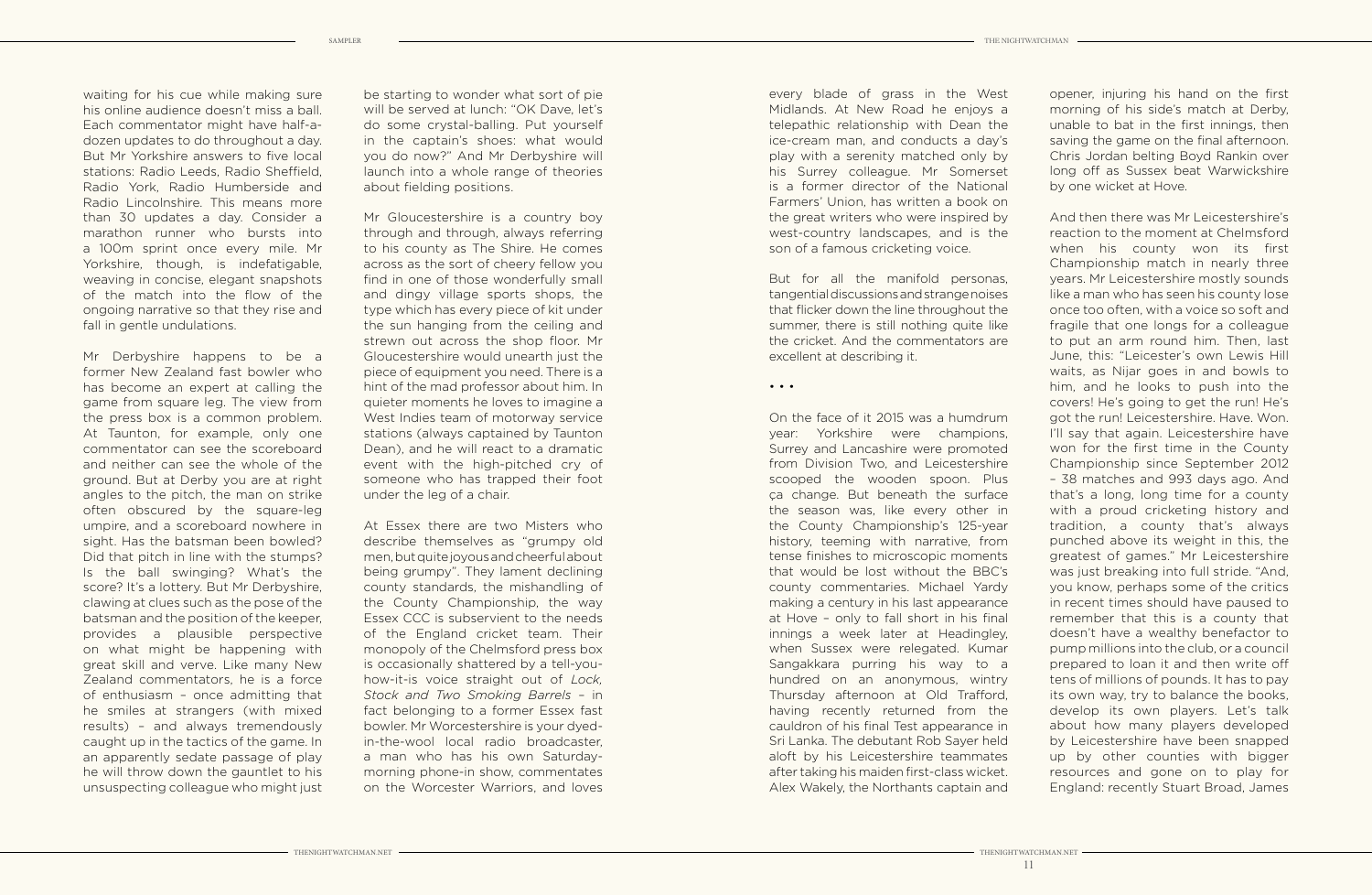Taylor, Harry Gurney, Luke Wright. Those of an older vintage: the likes of David Gower, James Whitaker, Jon Agnew, Phil DeFreitas. So many more back into history. Domestic honours too: three times county champions, twice Sunday League winners, three times B&H winners, three times T20 champions. A better record than many other counties." The breakneck speed begins to slacken. "And Lewis Hill and Andrea Agathangelou walk off the pitch, and the Leicestershire players on the balcony applaud, and the Leicestershire supporters in the stands applaud. The last couple of years have been so hard to take. And while head coach Andrew McDonald says he doesn't want to see too much celebrating of a single victory, well, Andrew will have to forgive the taking of a moment to savour this one. Across Leicestershire and Rutland. In the city and in the towns. And in the villages. And far beyond." Mr Leicestershire's voice began to quiver. "I've had tweets and emails and letters from Leicestershire supporters listening all over the county, all over the country, all over the world. Well, they're all smiling now. And this win is for them, for all the staff at the club, for the players of the past who still care very much for the club, and of course for the players at the club now who have worked so hard for this day." Now the words limped out delicately. "And if you'll forgive me, I know my predecessor John Shaw will be looking down and smiling because this for him too, along with every other Leicestershire supporter. It's just the start, course it is. But it is a start. Every journey starts with a single step." It all came gushing out spontaneously in under three minutes, and it left Mr Leicestershire almost broken – but released at last from the worst spell any county has endured since the war.

# • • •

One morning in late September. At The Oval, Mr Surrey and Mr Northants are toasting an Indian summer. At Bristol, Glamorgan's 18-year-old Aneurin Donald gets giddy within sight of his first Championship hundred and, amid the anguished cries of Mr Gloucestershire, is caught in the slips for 98 and drags himself sorrowfully off the field. "Look at the poor old boy. He's trailing his bat behind him… oh dear, my heart goes out to him. Poor old chap." Relegation hangs over Hampshire at Trent Bridge. At Headingley, Sussex – their Division One status on the line – have promoted Chris Jordan to open the innings for no apparent reason. Caught and bowled for 1. There are cheers at Taunton, where the lastwicket Somerset pair clinch a crucial fifth bonus point. Almost everyone, in fact, is busy trying to keep up with the ever-changing and horrendously complicated relegation scenario. At New Road Mr Worcestershire and Mr Middlesex are still on about a pair of crane flies seen copulating on the press-box window the previous day. They are still getting over yesterday's events at Derby too, where Zac Chappell scored 96 at No.10 on his Championship debut coming in at 154 for 8. Jimmy Anderson is bowling to Alastair Cook at Chelmsford. Lbw for 1.

All the while a lizard basks on the tiles by the rosemary bush on another raging day on the Monte Argentario.



THE NIGHTWATCHMAN -

# EXTRACTS

## **DERBYSHIRE**

When I think about Queen's Park, one memory rises above all others. I was at a Derbyshire Premier League match, so there were only a few spectators dotted around the boundary here and there. I had settled on one of the park benches in front of the grass bank, my legs stretched out as I soaked in the warm sunshine and listened to the brass band behind me, when I heard the faint hum of aeroplane engines. Coming straight towards me was a Lancaster bomber flanked by two Spitfires from the Battle of Britain Memorial Flight. They passed right over the ground, on their way to or from an air show nearby. I cannot have been the only person who froze at the sight and unmistakable sound, but for a moment I was entirely alone, enclosed in a snow globe of an idealised English scene. **Mark Eklid**

• • •

# **DURHAM**

The best things in life are worth waiting for. So it was for North-East cricket fans on 19 April 1992. It had been 100 years since Durham County Cricket Club were formed. Now, on this crisp Sunday, they were finally making their debut as a first-class county. The Racecourse Ground was a familiar venue to Durham cricket lovers. Nestled by the River Wear, with the city's cathedral and castle in view, it was a lush setting to watch the cricketing travails of Durham University. It seemed a little incongruous that the ground was now home to Ian Botham and Dean Jones, two of Durham's new recruits. **Tim Wigmore**

• • •

• • •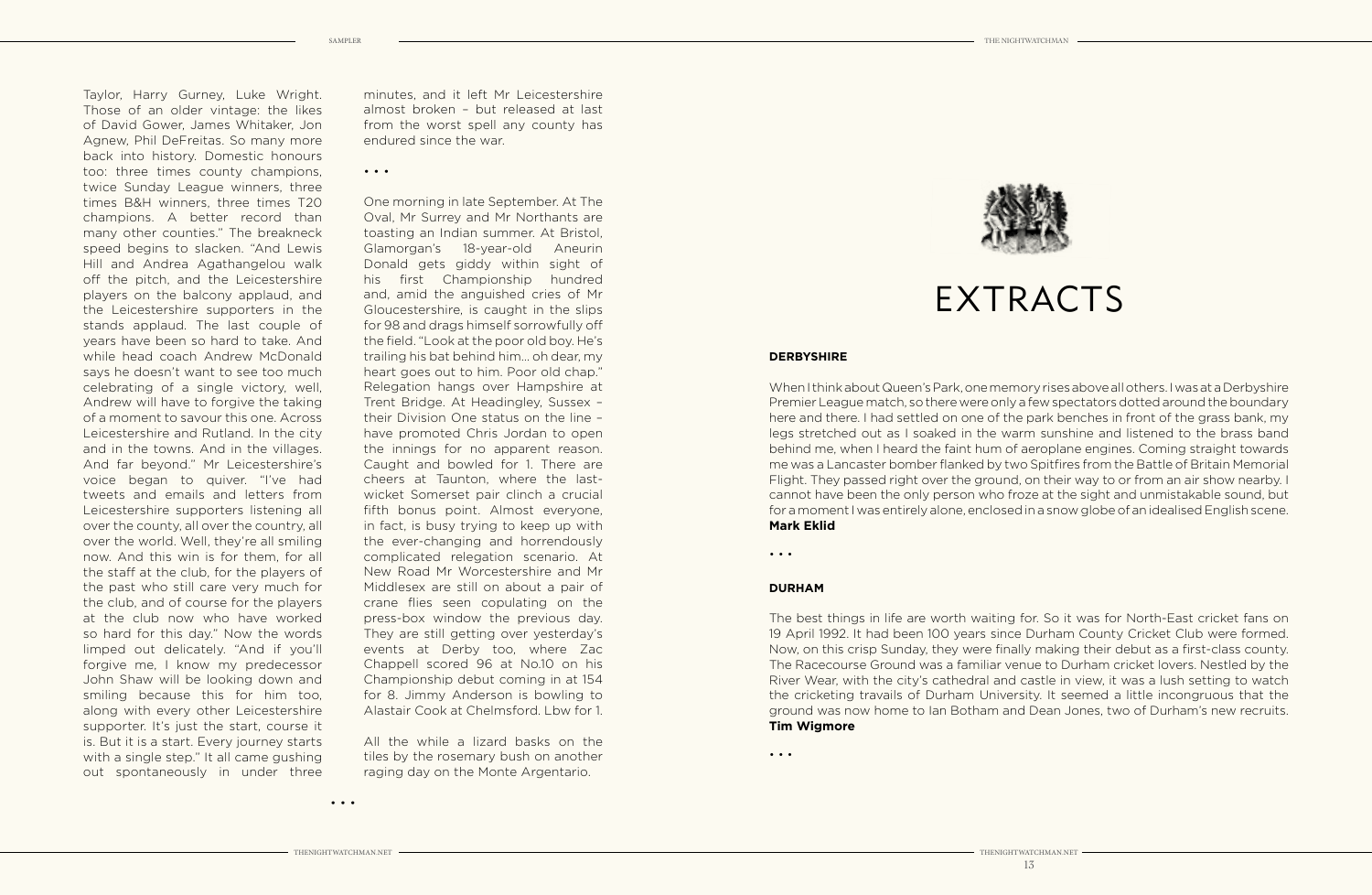# **ESSEX**

I had a single junior membership card. She, the run of the place. The scam was simple and devastatingly effective. My angel would be my mule. I'd go through into the members' area with my card (no ID photo – this was 1994) and she, in her Essex jumper, would wander in after me, flashing her smile at the old codger on the gate. I'd hand her the card and she'd head back out again, where, loitering on the other side and kicking their heels, would be any number of my mates. She would then hand one of them the card, they'd walk through the members' gate, and after a little while she'd follow, retrieve it, and walk it back through to the next lad waiting on the other side. And so it was that throughout the summer of '94 that I – aged 14-and-three-quarters, utterly unmanned by love – became the singular mastermind at the heart of perhaps the grandest larceny racket the County Ground had ever seen. I was Bugsy; Laura my Blousey Brown. And it worked like a dream. **Phil Walker**

• • •

# **GLAMORGAN**

Awaiting the triumphant Glamorgan team at Cardiff General railway station when they returned from defeating Hampshire on the south coast were hundreds of celebrating supporters. Wooller was not there, having headed to London to play for the Gentlemen of England against Bradman's Australians. So it was fitting that Johnnie Clay – a veteran from the rag-bag days of the 1920s – should lead the joyous team of 1948 as they made their way off the train, through the serried ranks of supporters and on to Cardiff Athletic Club for a celebratory party – which, in the words of the famous Welsh melody "Ar Hyd y Nos", went on all through the night. **Brian Halford**

• • •

## **GLOUCESTERSHIRE**

Expectations were high when Hammond went out to bat to generous applause from a crowd of spectators smaller in number by around 20,000 than he would have been accustomed to in his pomp. The sympathetic Richmond captain quietly instructed his bowler to "give the old boy one to get him off the mark". He did, but sadly the former England captain with a Test average of 58.45 was soon dejectedly dragging his way back to the pavilion with no more than a couple of runs to his name. (Many years later I repeated this incident to a passionate, lifelong Gloucestershire supporter. For a moment or two he mulled over what I had said before shaking his head sadly: "You gave Wally a run to get him off the mark? You know, I wish you'd never told me that.") **Gavin Pike**

#### **HAMPSHIRE**

So when Tennyson came to stay it was a great thrill to the young boy to be allowed to sit in with them at dinner. He could not remember much of the conversation except towards the end of the meal when the family butler came in and whispered to his father. Wynyard fixed Tennyson with a gimlet stare and said: "Now Lionel, the maids have all been locked in for the night. You're not to try anything." This was a baffling remark to the boy. The following day, at the county match, young Wynyard approached Tennyson and asked for his autograph. Tennyson stared straight past him at his father and said: "Teddy, lend us a tenner." No money, no autograph. The memory had remained fresh in his mind for more than 50 years. **Stephen Bates**

• • •

#### **WOMEN'S COUNTY CRICKET**

"A stepping stone or a graveyard?" I was asked of women's county cricket not so long ago. In the past I would instantly retort that it was just one rung below the international fold, the gap not so big as many imagined. Increasingly scepticism has seeped in. The introduction of the Super League this summer might – perhaps – just bridge the growing divide. **Izzy Westbury** 

• • •

# **KENT**

Cricket, more than other sports, allows for a peculiar type of hero worship. A type that seems to go against statistics, talent, achievements, everything that in other disciplines guarantees adoration from the fans. Of course, cricket does have figures, titans of the game, who are rightly praised and loved for their ability – think Boycott, Botham, Flintoff. But cricket fans are also well known for their eccentric tastes (bacon and egg jackets, anyone?) and this can be seen in the identity of many of the individual players we hold candles for. We all admire the greats, but do we really adore them? Because I wager that all cricket fans have that one player that they, and very few others, hold to be sublime. Mine was – is still – Geraint Jones. **Howard Horner**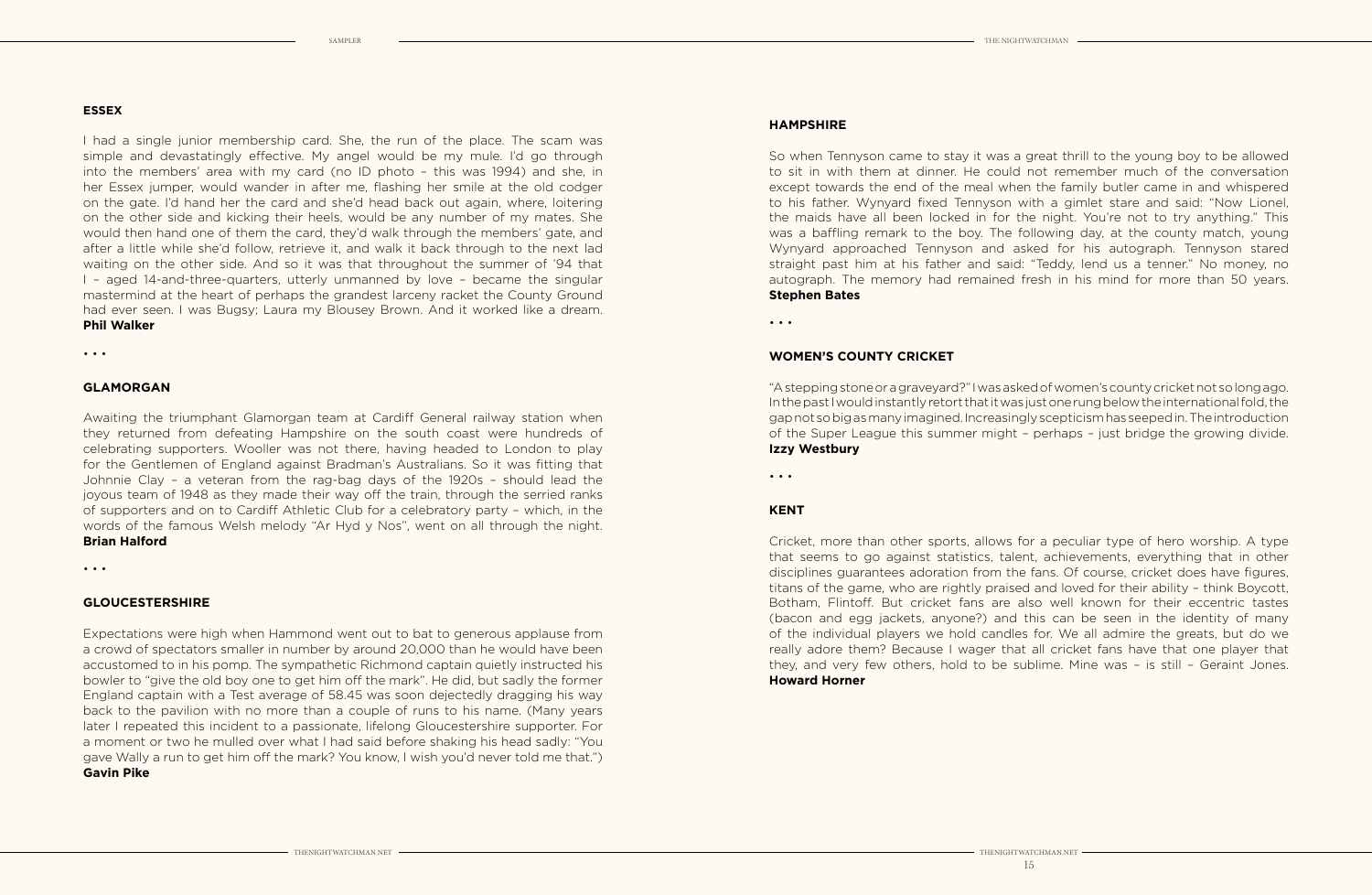#### **LANCASHIRE**

I've only been to Old Trafford a handful of times. That's pretty unusual for a Lancashire fan. But then, I'm not from Lancashire. I grew up 180 miles south of it, where the northern influence upon me extended only as far as the Yorkshire pudding that graced my roast dinner every Sunday. I did not have a Mancunian mother, or a dad from Dalton, or grandparents we visited in the holidays in Morecambe Bay. I may once have glimpsed the county out of the car window, on the way to a week in the Lake District, but I can't be sure. **Emma John** 

• • •

#### **LEICESTERSHIRE**

Today, I'm walking. I want to see what memories the hike brings back, a psychogeography of batting and bowling moments with each step towards Leicestershire's cricket Mecca. I don't need reminding about the disappointment I felt when Viv Richards trudged back to the pavilion after failing early for Somerset, or my run out in the junior cup final when I was 15, sent back going for a sharp but well-judged single. And then a few years later, that six-a-side game where I slanted one back into Chris Broad's pads – don't worry, you'll hear more about that later. **Nicholas Hogg**

• • •

# **MIDDLESEX**

I found a new hero in Middlesex's match against the Australians. St Vincent-born Wilf Slack was, like me, a left-handed opener, though that was all we had in common. After making a double-century, Slack strolled out of the Grace Gates, beaming (a "watermelon smile", according to Mike Selvey) with a sweater slung casually over his shoulders. There was a gaggle of autograph hunters, of which I was one, waiting for him. These are the indelible memories of childhood. Slack's form that summer earned him a spot on England's winter tour to the Caribbean, an ill-fated trip that brought defeat in all five Tests for England, a smashed nose for Gatting and the fastest Test century of all time for Viv Richards. Slack played in the second and fifth Tests in that series, making 52 in a century opening stand with Graham Gooch in the final match in Antigua. He played one more Test the following summer but three years later he died, following a series of blackouts, at the crease in Banjul, the capital of The Gambia. He was buried in his England blazer with his bat, and his funeral cortege passed by the Grace Gates. **John Stern**

#### **NORTHAMPTONSHIRE**

persuaded the family to take me to the cricket. We didn't stay long but I got a glimpse, and the memory remains vivid. It was bank holiday Monday: Northamptonshire v Leicestershire: a sunny afternoon, a big crowd. We positioned ourselves near the now-defunct press box at backward square leg and watched Frank Tyson, hair thinning even then, running in from beyond the football touchline. **Matthew Engel**

• • •

# **NOTTINGHAMSHIRE**

Much was made of their similarities in the early days, but their differences proved far more interesting. Cairns was the son of an international cricketer, Lewis of a Baptist preacher. Cairns had travelled extensively with his dad, Lance; Lewis spent his early years in Guyana, in an extended family led by a matriarchal grandmother. Cairns enjoyed a drink and a party, Lewis was shy, sometimes solitary, and teetotal - he followed fashion and preferred clubs to earthy bars. **Richard Hobson** 

• • •

# **OUTGROUNDS**

It is fifty years ago. A boy is sitting on the grass behind the boundary boards at Southport's Trafalgar Road ground. He is watching his first County Championship match. Lancashire are playing Derbyshire and the white figures on the echoing green hold him quite entranced. Some of his friends get fidgety or scoff their lunch early but he ignores them. He likes everything about the game: the spectacle, the skill, the numbers. Even the delicate architecture of three stumps with two bails in their grooves, the whole construction so easily disarranged. fascinates him. He is too young for either cider or Rosie. Cricket satisfies him. **Paul Edwards**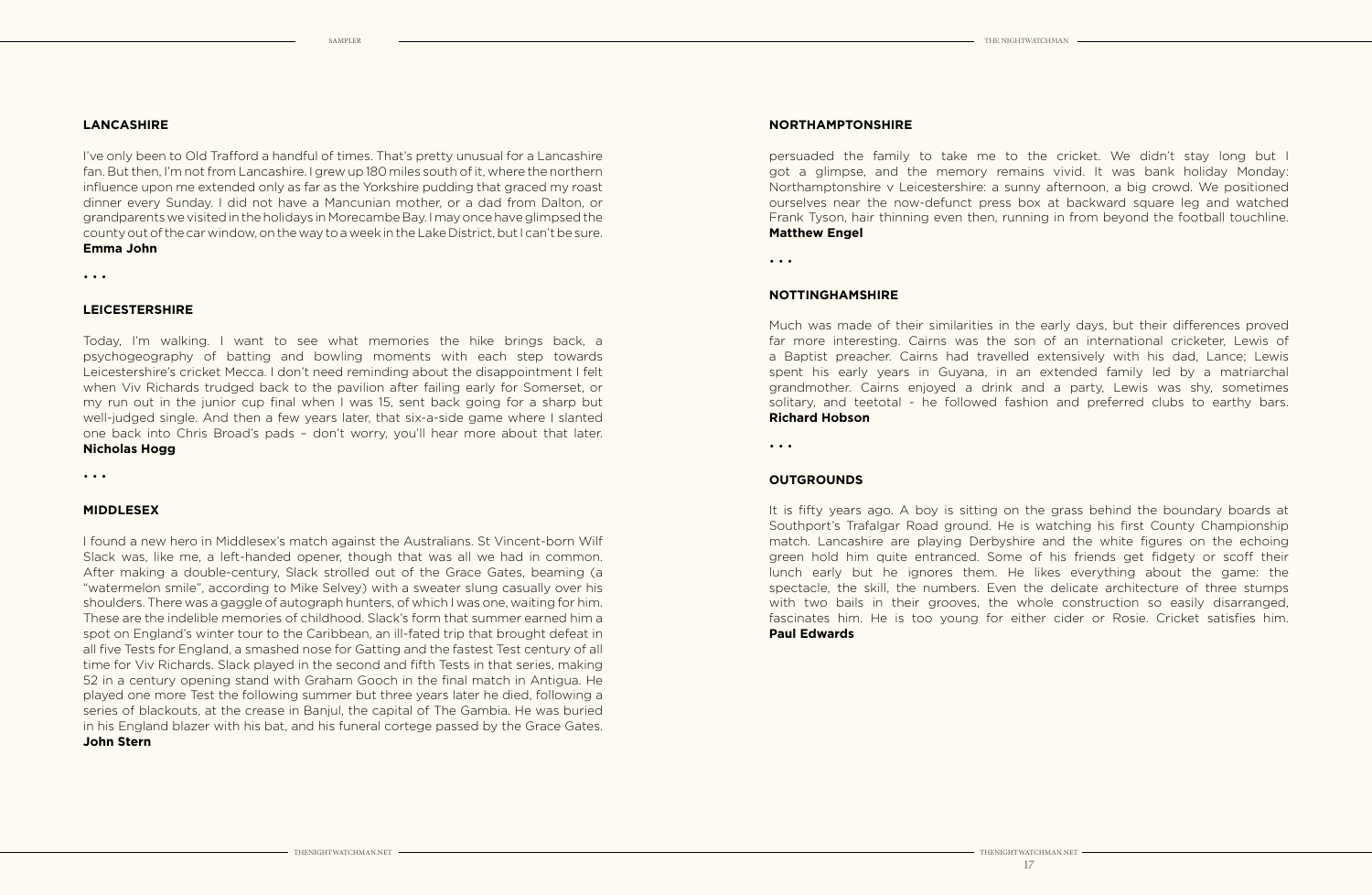# **SOMERSET**

In the years that followed, there were many happy times following Somerset. County cricket was still important then and there were always heavy crowds at Taunton, not least because there were considerably fewer international commitments and the stars always played throughout the summer and between Test matches and ODIs. Once I came to watch Essex and saw Graham Gooch get a hundred. Later, he was walking around the ground with teammates Ray East and John Lever. My friend Bob and I asked for their autographs (on my latest homemade miniature bat) and not only did they oblige, Gooch gave me his cup of Slush Puppy. **James Holland**

• • •

## **SURREY**

I was 23 when I wrote the diary, though anyone stumbling across it would imagine the writer to be a man in his sixties, recently retired, possibly after a 40-year stint in some branch of the civil service far removed from the exciting cut and thrust of procurements or reservoirs and drainage. It is written in a style so fusty it makes JM Kilburn seem like Hunter S Thompson. Players with Test caps are underlined in red felt-tip, bowling styles indicated by acronyms. The text is littered with phrases such as "not yet blooded at international level" and words like "plethora". Inverted commas embrace any phrase even remotely "with it", while exclamation marks explode apparently at random. **Harry Pearson**

• • •

#### **SUSSEX**

I can't recall much of my first match, beyond the fact that I got sunburnt and scoffed about 12 McVities blackcurrant-and-apple pies: but I did not need to consult Wisden to imagine the sort of match I must have watched; for the Sussex of my youth always seemed to be playing the same game, like a sort of cricketing Groundhog Day. At Hove, whenever I went for the next ten years, Sussex were always 50 for 4, with Jim Parks leading a dashing counter-attack that would inevitably raise one's flickering hopes only for them to be thoroughly dashed at some later point in the match. That's simply how it was, whether at Hove, Horsham or Hastings: indeed, before long I wouldn't have wanted it any other way. **Michael Simkins**

# **WARWICKSHIRE**

By chance, Trevor – or Mr Penney as we called him – wasn't the only cricketer at Warwickshire I vaguely knew. A friend of mine, David, had a dad who was quite well connected at the club. This meant that he counted a few of the players as friends and that every now and then I'd meet one of them. Most often it was Dominic Ostler. Unlike Trevor, seeing Dom was very cool – probably because he was an older man who was neither a parent nor an authority figure – but that didn't mean I was aware of what he'd achieved. **Henry Cowen**

• • •

# **WORCESTERSHIRE**

Last year Sir Mervyn King, former governor of the Bank of England, became the county's president. As a boy he often watched cricket at the ground, and he has talked of a "spring in my step" when crossing the bridge over the Severn to arrive at "the most beautiful cricket ground in the world." On his first visit to the committee's inner sanctum he brought along an autograph book with signatures of players – some of whom were in the room – from the team who won the county's first Championship pennant. **Mike Beddow**

• • •

# **YORKSHIRE**

Thomas and I sit with some men who could have been shaken from a box marked "Yorkshire Four-Day Cricket Fans". The youngest of them is probably, like me, in his late fifties. They all, and I'm not kidding, have copies of the Yorkshire Post which they flap open like Ordnance Survey maps. One has a sandwich box that seems to have one huge sandwich in it. Two are wearing straw trilbies. One is writing obsessively in a book with handwriting that looks like limping runes. They all seem to have the ability to glance up at the moment the ball is bowled and then back to their cryptic crossword or their sandwich or their rapidly filling notebook. **Ian McMillan**

• • •